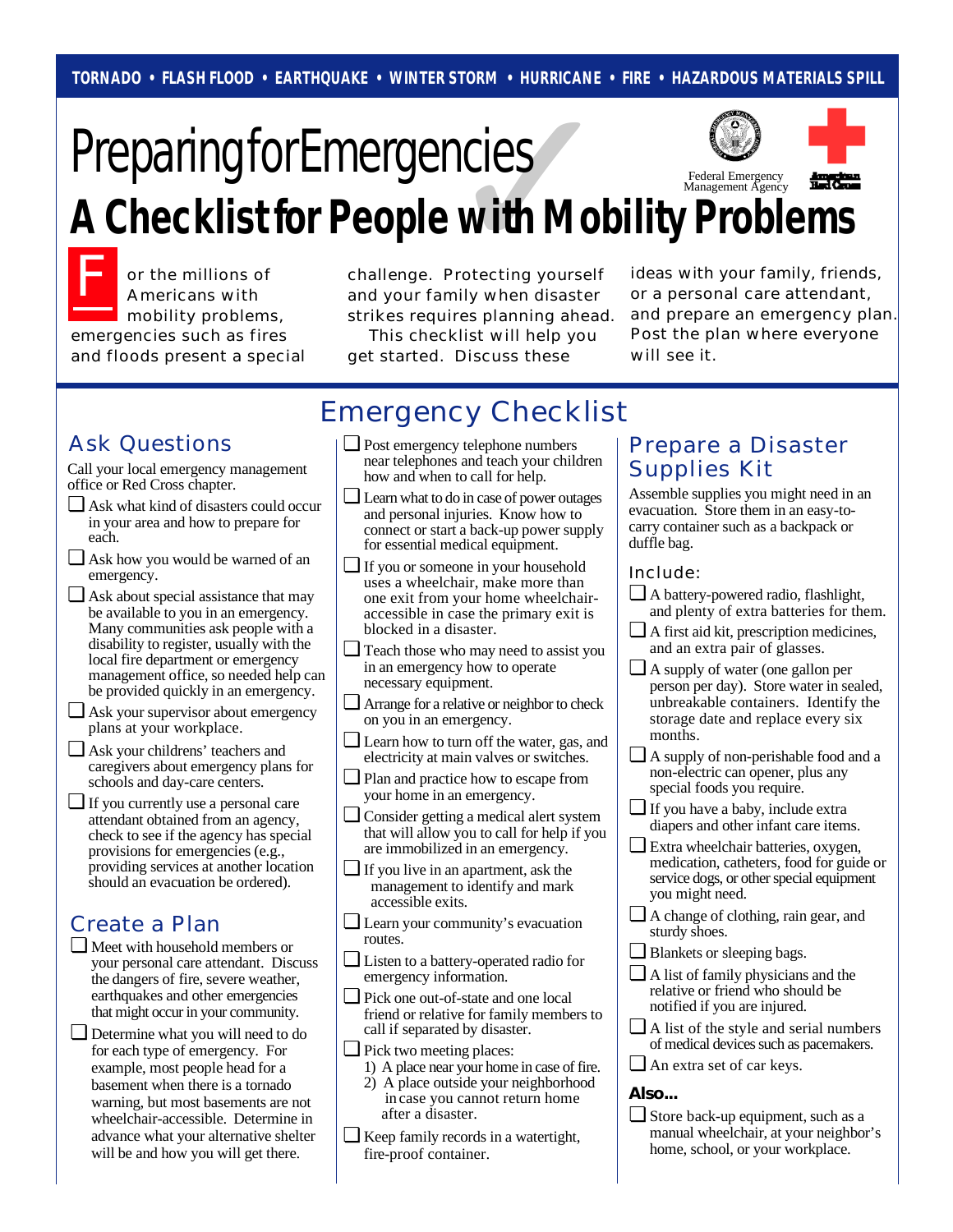## Emergency Plan **Out-of-State Contact**

| Out-OF-State Contact               |                                                                                                                                                                                                                                      |
|------------------------------------|--------------------------------------------------------------------------------------------------------------------------------------------------------------------------------------------------------------------------------------|
|                                    |                                                                                                                                                                                                                                      |
|                                    | City <u>the contract of the contract of the contract of the contract of the contract of the contract of the contract of the contract of the contract of the contract of the contract of the contract of the contract of the cont</u> |
|                                    | Telephone (Day) _______________________(Evening)________________________________                                                                                                                                                     |
| <b>Local Contact</b>               |                                                                                                                                                                                                                                      |
|                                    |                                                                                                                                                                                                                                      |
|                                    | Telephone (Day)______________________(Evening)__________________________________                                                                                                                                                     |
| <b>Nearest Relative</b>            |                                                                                                                                                                                                                                      |
|                                    |                                                                                                                                                                                                                                      |
|                                    |                                                                                                                                                                                                                                      |
|                                    |                                                                                                                                                                                                                                      |
| <b>Family Work Numbers</b>         |                                                                                                                                                                                                                                      |
|                                    |                                                                                                                                                                                                                                      |
|                                    |                                                                                                                                                                                                                                      |
| <b>Emergency Telephone Numbers</b> | In a life threatening emergency, dial 911 or the local emergency medical services system number.                                                                                                                                     |
| Police Department                  |                                                                                                                                                                                                                                      |
|                                    | Fire Department                                                                                                                                                                                                                      |
|                                    |                                                                                                                                                                                                                                      |
| <b>Family Physicians</b>           |                                                                                                                                                                                                                                      |
|                                    |                                                                                                                                                                                                                                      |
|                                    |                                                                                                                                                                                                                                      |
|                                    |                                                                                                                                                                                                                                      |
| <b>Reunion Locations</b>           |                                                                                                                                                                                                                                      |
|                                    | 1. Right outside your home                                                                                                                                                                                                           |
|                                    | 2. Away from the neighborhood, in case you cannot return home __________________                                                                                                                                                     |
|                                    |                                                                                                                                                                                                                                      |
|                                    |                                                                                                                                                                                                                                      |
|                                    |                                                                                                                                                                                                                                      |
|                                    |                                                                                                                                                                                                                                      |
|                                    |                                                                                                                                                                                                                                      |

# Escape Plan

I

n a fire or other emergency, you may need to evacuate on a moment's notice. Be ready to get out fast.

Develop an escape plan by drawing a floor plan of your residence. Show the location of doors, windows, stairways, large furniture, and emergency supplies (Disaster Supplies Kit), fire extinguishers, smoke detectors, collapsible ladders, first aid kits and utility shut-off points.

Indicate at least two escape routs from each room, and mark a place outside of the home where household members and/or your personal care attendant should meet in case of fire. If you or someone in your household uses a wheelchair, make more than one exit from your home wheelchair-accessable in case the primary exit is blocked in a disaster.

Include important points outside such as garages, patios, stairways, elevators, driveways, and porches. If your home has more than two floors, use an additional sheet of paper. Practice emergency evacuation drills at least twice each year.

Example:

**Floor one**

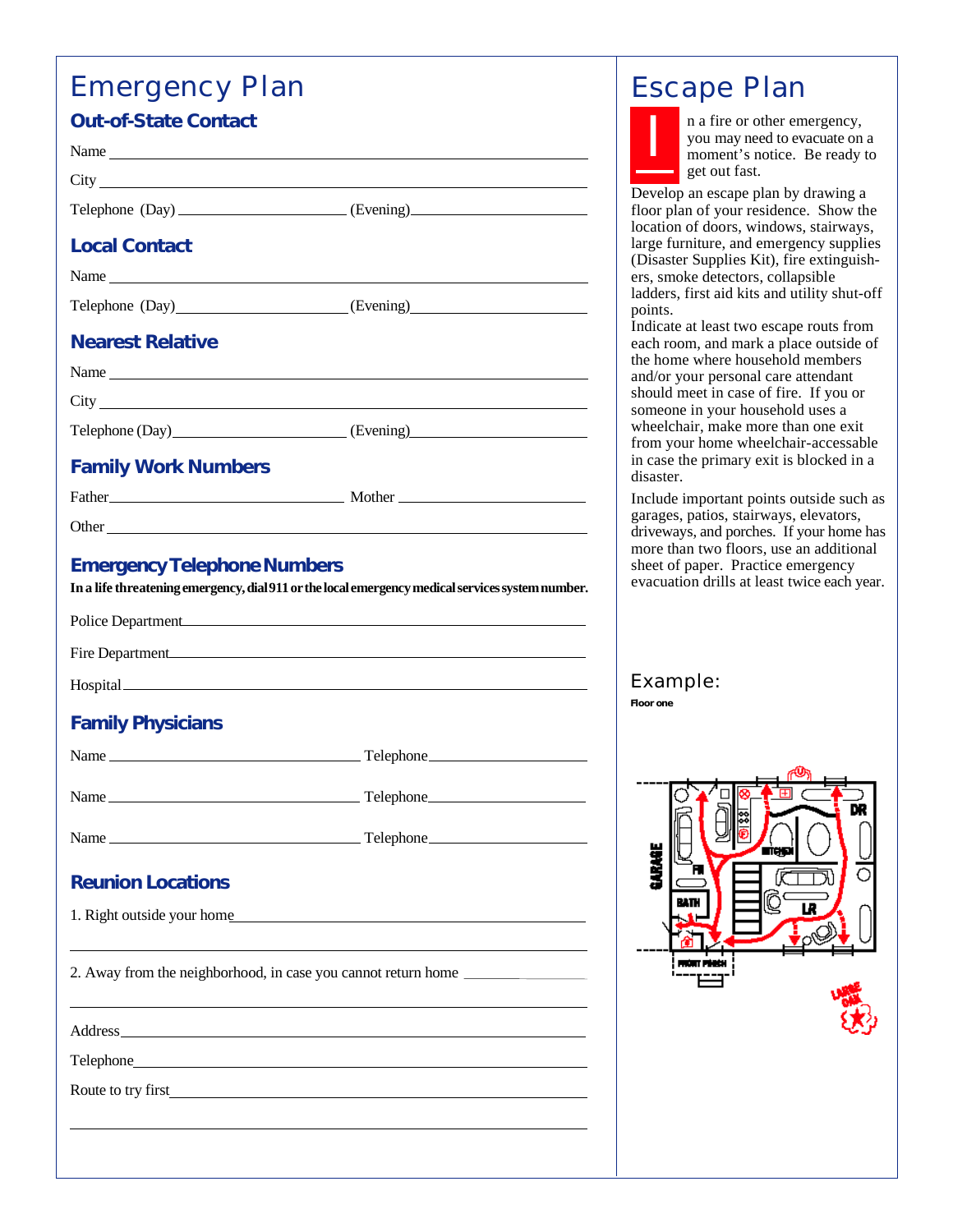